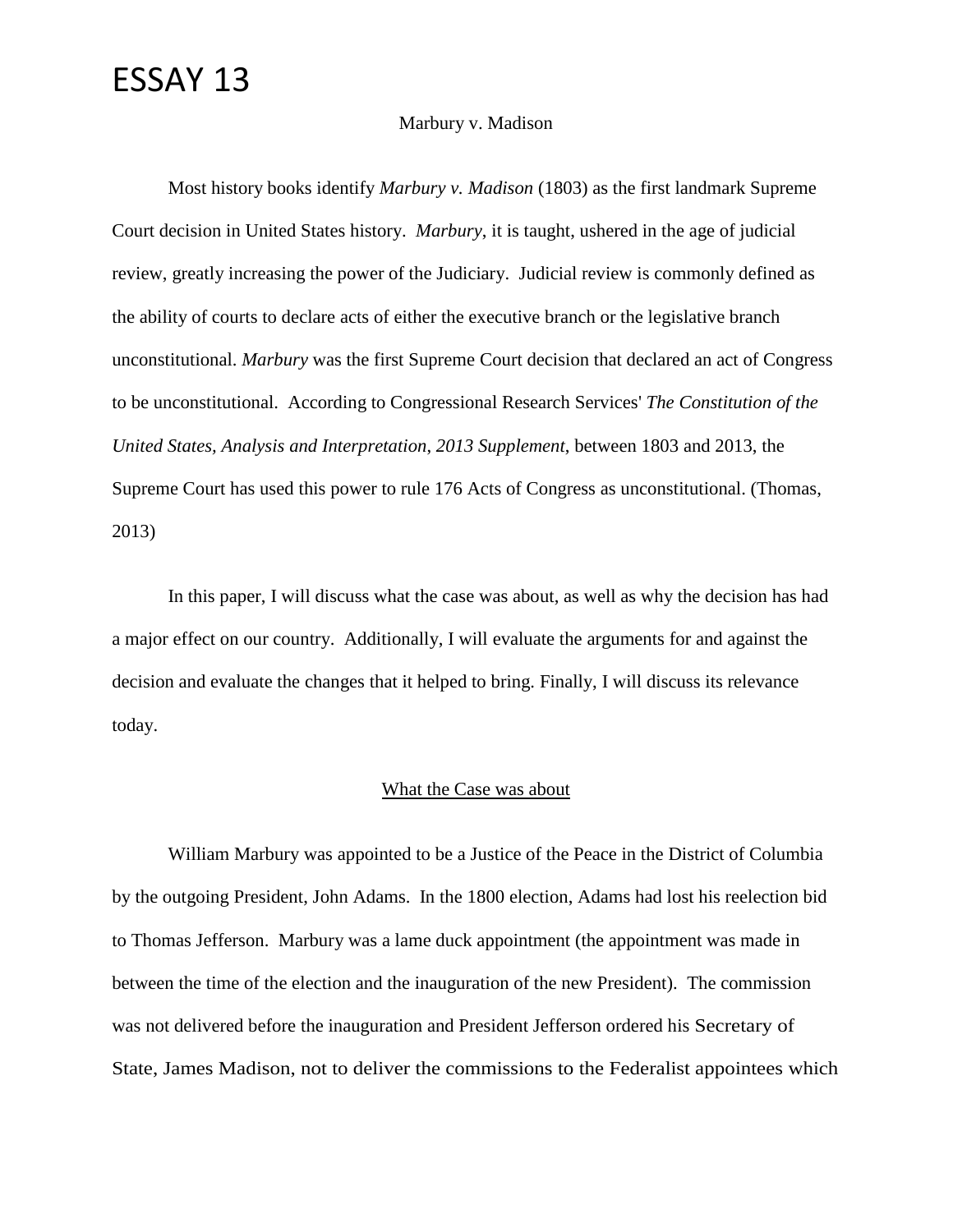kept them from taking office. Marbury insisted that he was entitled to the commission and that he had every right serve. Marbury had therefore filed suit before the Supreme Court invoking its original jurisdiction granted to it by the Judicial Act of 1789 (Levinson & Balkin, 2003). Marbury was hoping that the Supreme Court would order Secretary Madison to deliver his commission which would allow him to serve as Justice of the Peace.

The Supreme Court ruled in a unanimous (4-0) decision that Marbury was entitled to the commission and that Madison should have delivered it. However, the Court also ruled that they did not have jurisdiction in the case because the Judicial Act of 1789 violated Article III of the United States Constitution, therefore the law was deemed unconstitutional. Marbury was never able to serve as a Justice of the Peace, and the concept of judicial review was established, making the Supreme Court the final decider of what is constitutional.

In hindsight, it appears that this was nothing more than a petty dispute between a Democratic-Republican (Monroe), and a Federalist (Marbury). But to totally understand the case one must consider the time in which it occurred. During this time in American history political parties were just beginning to be formed. The Framers of the Constitution did not think there would or should be political parties. They identified political parties with factions, which were dangerous to the health of democratic institutions (Levinson & Balkin, 2003). They designed a Constitution that was supposed to work without the creation of such factions. Nonetheless, within a short time the first two political parties were formed: the Federalists, led by Alexander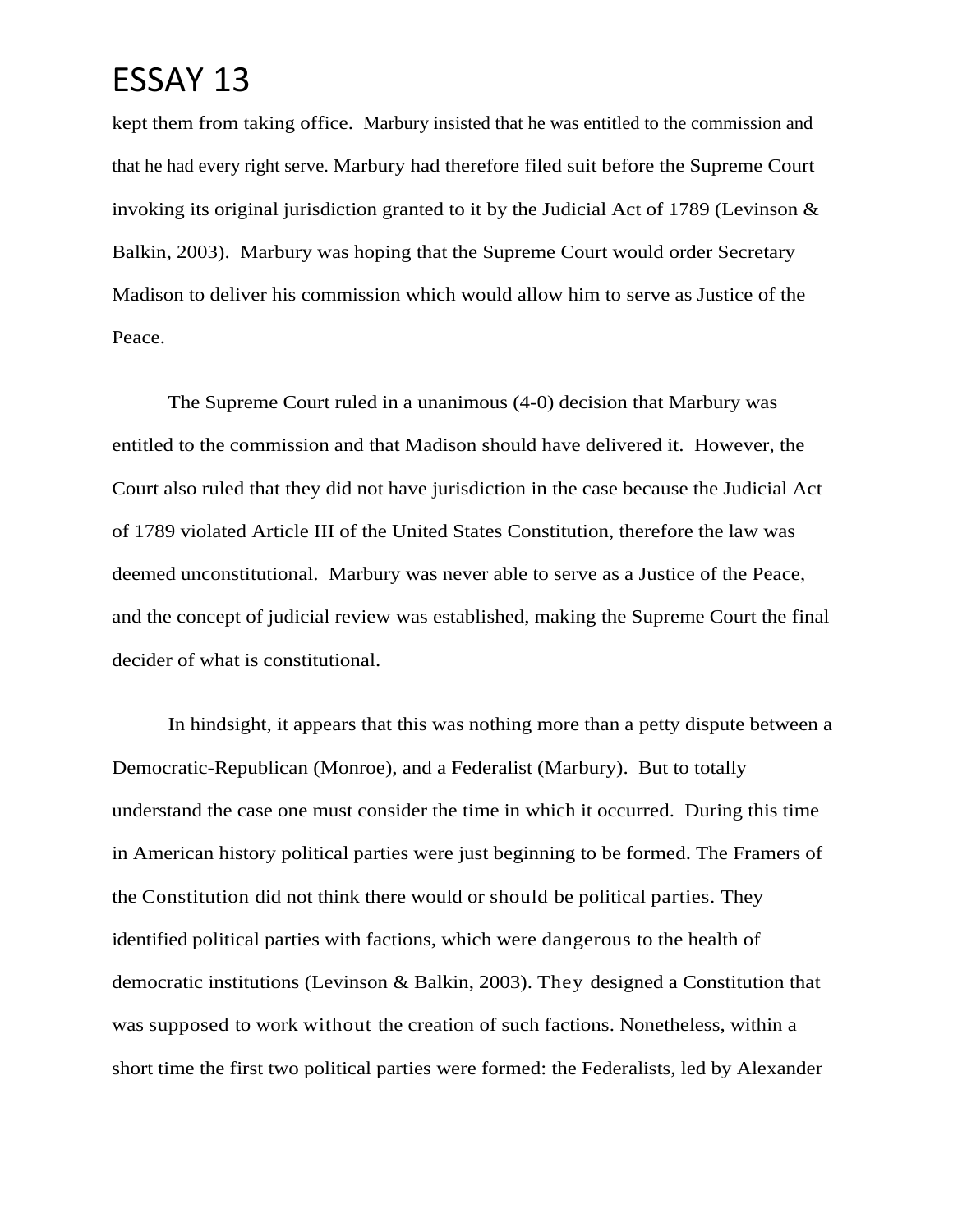Hamilton, and the Democratic-Republicans, led by Thomas Jefferson. *Marbury v. Madison* arose out of a dispute between the two new political parties. It was against this backdrop of mutual distrust and contempt that one must consider this landmark decision.

Today, we take for granted that Democrats and Republicans will battle it out every four years for the Presidency and that, after a hard fought campaign, power will be peacefully exchanged between the parties. This is common in our day, but not in 1801. The election of 1800 posed a real crisis for the new republic. This marked the first time that the power was changing from one party to another, and there were serious doubts that it could be done peacefully (Levinson & Balkin, 2003). The *Marbury* decision, was instrumental in ensuring the peaceful transition of power because it validated that three equal branches of government can act as checks and balances against one another.

#### Why did this decision have a major effect?

The introduction of judicial review and the accepted theory that the judicial branch would decide the constitutionality of legislative and executive actions has played a significant role in the history of our nation. The *Marbury* decision would also be used by later courts to increase judicial power through the expansion of the concept of judicial review.

An example of judicial review being used to dramatically impact the country would be the Supreme Court's rulings regarding the Fourteenth Amendment. During the Civil Rights era, many southern states passed laws that infringed on the rights of African Americans. These laws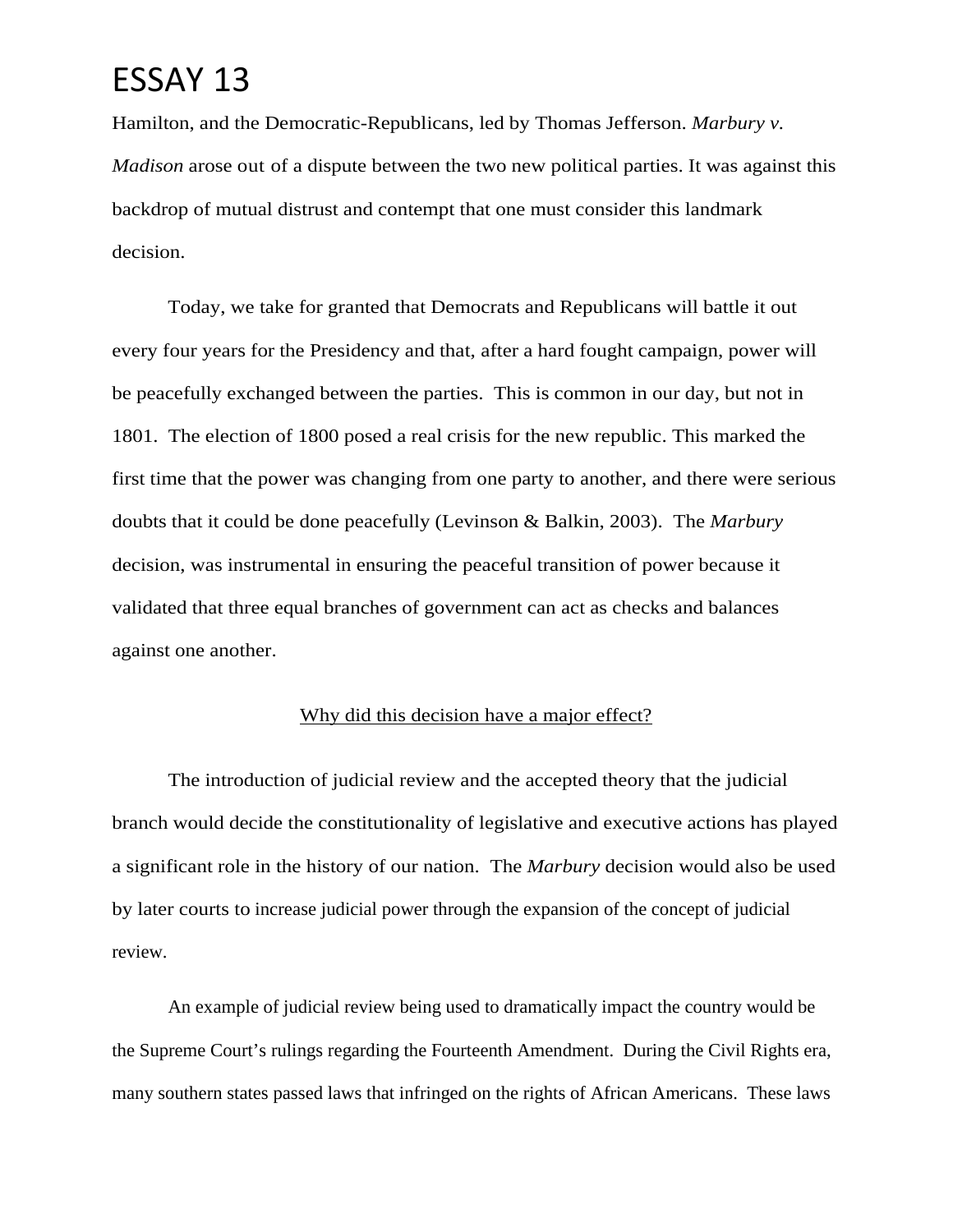were in violation of federal law and the constitution. The Fourteenth Amendment Enforcement Clause states:

*"No state shall make or enforce any law which shall abridge the privileges or immunities of citizens of the United States; nor shall any state deprive any person of life, liberty, or property, without due process of law; nor deny to any person within its jurisdiction the equal protection of the laws."*

Cases were brought to the Supreme Court regarding the constitutionality of these state laws that were believed to violate the Enforcement Clause. The Court held that the enforcement authority of the Fourteenth Amendment was only intended to allow Congress to overrule those state laws that the Court already considered in violation of the Fourteenth Amendment. In other words, the courts would determine whether a state law was unconstitutional, and only then would Congress have the authority to act. The Court was clear that, under its responsibilities of judicial review, it was the body that would determine whether a state law was unconstitutional (Thomas, 2013). These rulings had a dramatic impact on the overturning of discriminatory state laws and helped to improve our country by realizing the goals of the Civil Rights movement.

### Arguments for the decision

The Chief Justice of the Supreme Court during the *Marbury* case was John Marshall, the former Secretary of State who authored the majority decision. Marshall is credited with playing a significant role in developing the American legal system as we know it today. Marshall served as Chief Justice for 34 years, making him the longest serving Chief Justice in U.S. history. Alexander Bickell, biographer of John Marshall wrote regarding the *Marbury* case: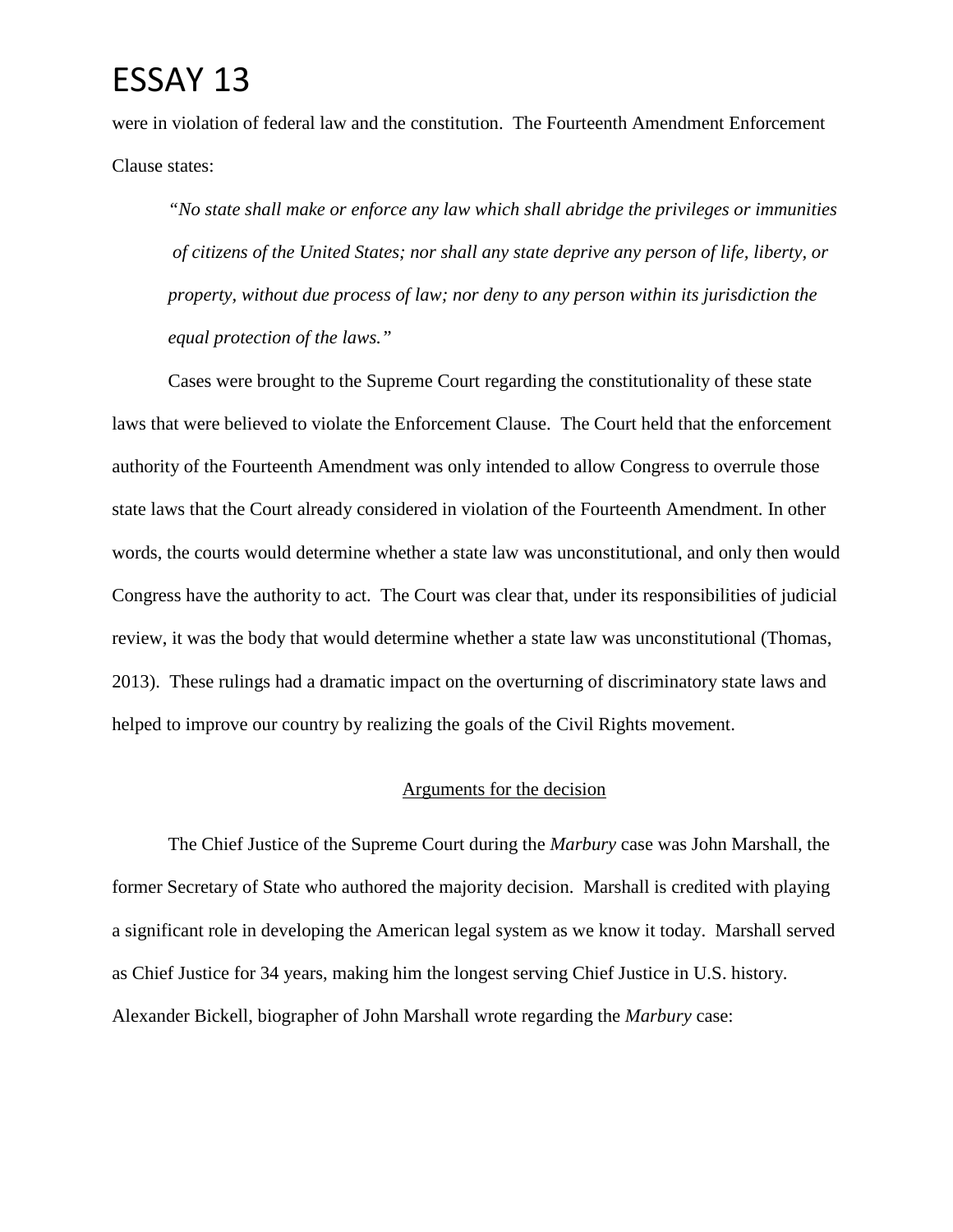*"Marbury, for perfectly calculated audacity, has few parallels in judicial history. In order to assert that in the Judiciary rested the exclusive power to declare any statute unconstitutional, and to announce that the Supreme Court was the ultimate arbiter as to*  what is and what is not law under the constitution. Marshall resolved to go still further. *He would announce from the Supreme Bench rules of procedure which the executive branch of the Government must observe (Casale, 2015)."*

Marshall's argument essentially stated that the people have active and ultimate authority to interpret and enforce their constitutions. But the people have appointed agents to govern for them, including courts, which have been assigned responsibility for adjudicating legal disputes. If an unconstitutional law comes before a court in the course of litigation, the court must recognize its unconstitutionality and overturn it (Kramer, 2004). The argument for this interpretation is that the Supreme Court acts on behalf of the people which removes the need for the community to organize in opposition to every unconstitutional law.

#### Arguments against the decision

Though the history books say *Marbury* established judicial review, the facts show something different. The Supreme Court's own history shows that judicial review was not established in *Marbury*, and that Chief Justice Marshall was not the first to claim it. Eleven years before *Marbury* was decided, the Supreme Court unanimously agreed that a provision of the Invalid Pension Act of 1792, which provided compensation to revolutionary war veterans, violated the constitution by requiring the judiciary to issue advisory opinions to the Secretary of War (Casale, 2015). The Justices' asserted their power to rule this piece of legislation unconstitutional. In other words, the justices invoked the power of judicial review. There was no dispute from the Congress and the ruling created no controversy. There were other pre-*Marbury*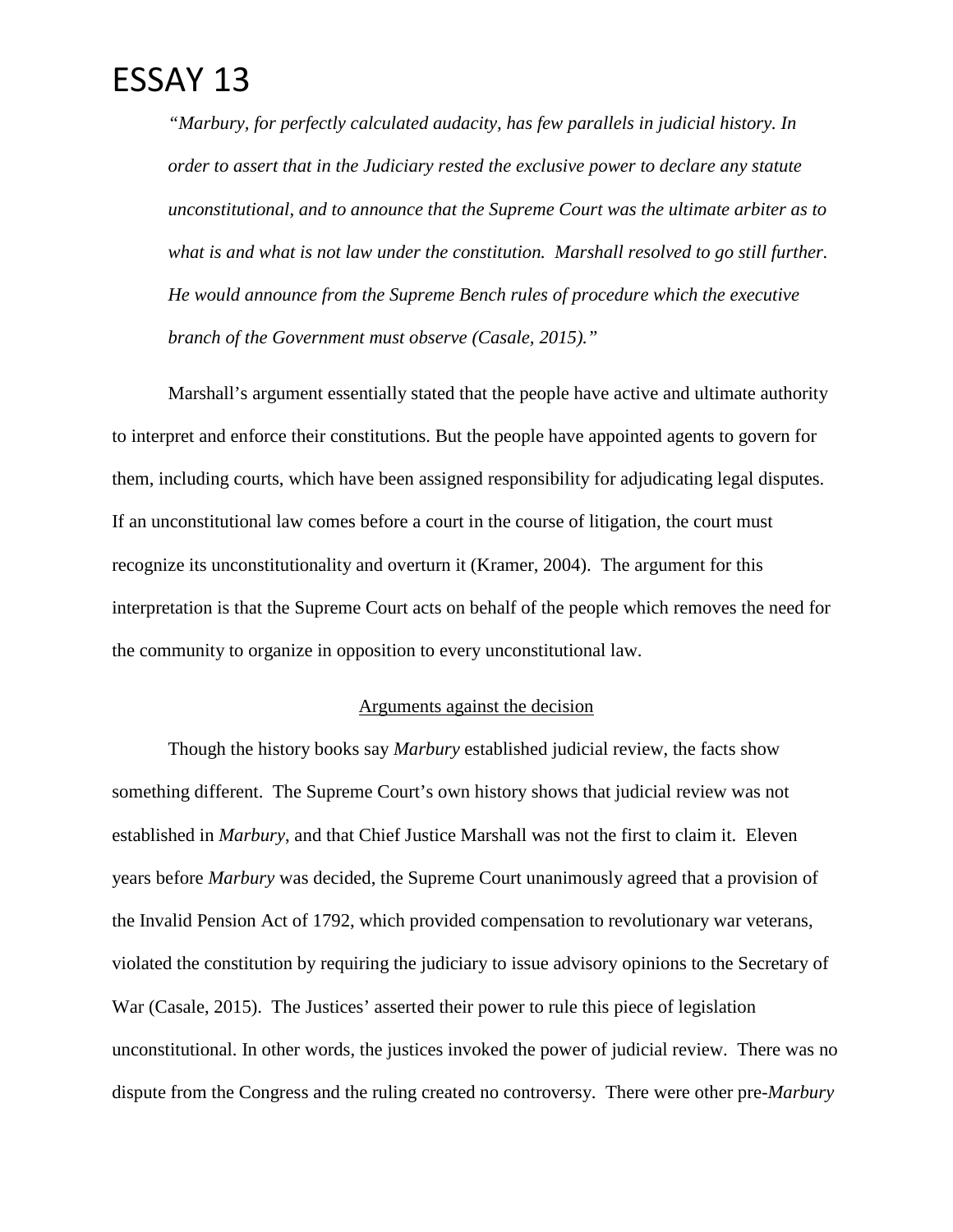cases in which the Supreme Court used judicial review to overturn legislation because it was considered to be a necessary part of the judicial process. Because of this, some historians argue that *Marbury* did not establish the power of judicial review since that power was widely accepted prior to the ruling and, as such, the *Marbury* decision should not be considered as a landmark.

Those who oppose judicial review would argue the job of passing laws was assigned to the legislature, not the courts. When courts interfere by weighing in on the constitutionality of legislation, they exceed their authority (Kramer, 2004). The people, it is argued, have the power to remove their elected officials if they find their actions to be going against the constitution.

Additionally, some argue that allowing the Supreme Court to strike down acts of the legislature is exactly what the Framers would have considered to be an overreach of judicial authority. Giving a court the power broadly to interpret the meaning of laws and determine the soundness of presidential action was not a role that the Framers were willing to give to the judiciary. It is important also to note that a large part of the discussion about the role of the judiciary both during and after the Constitutional Convention was devoted to concerns about the potential for overreaching on the part of the judges (Harrington, 2011). There was great distrust of Judges based off of the Framers memories of what the judiciary was like prior to the Revolutionary War.

#### Changes resulting from the decision

Chief Justice Marshall's real innovation was in his assertion of the power to "say what the law is." As a result, *Marbury* expanded the role of the judiciary far beyond anything conceived of by the Framers and set the stage for increased judicial authority (Harrington, 2011). This power that the court gave itself has expanded greatly over the past two centuries, leading to what some today have referred to as judges legislating from the bench.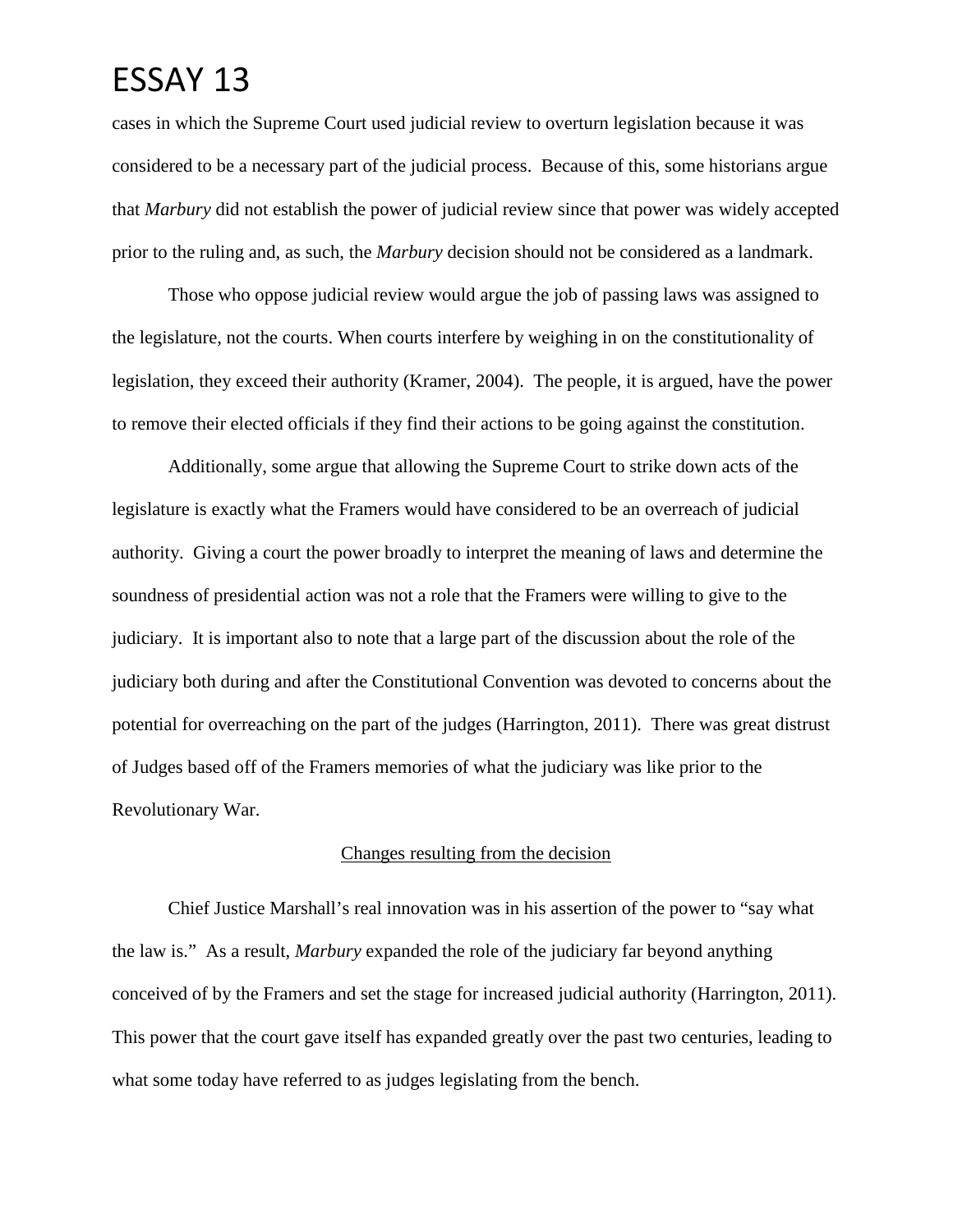Perhaps the biggest legacy of the *Marbury* case was John Marshall's expanding the role of judicial review to give the judiciary the exclusive power to broadly interpret the meaning of the Constitution itself. In so doing, Marshall transformed the power of the judiciary. After *Marbury*, judicial review became the tool by which the Supreme Court became the final decision maker on all constitutional questions, excluding the legislative and executive branches (Harrington, 2011).

#### Relevance Today

Marbury is such a foundational case of American public law because of its role in the development of the doctrine of judicial review (Bamzai, 2016). It is important to remember that the theory of judicial review that achieved acceptance in the early 1800's was not the modern theory of judicial review. Judges did not say they were uniquely equipped to decide constitutional questions, nor did they claim that courts had any special authority to do so (Kramer, 2004). The judges were simply acting as the agents of the people and were responsible for identifying laws and actions that were in violation of the Constitution.

Modern judicial review, many argue, is nothing more than activist judges forcing their will on the American people. On the other hand, judicial review as practiced by Chief Justice Marshall consisted of good-faith, conscientious efforts to interpret the Constitution as a legal document (Nagel, 2003). This extensive power of the Supreme Court to determine what is law is the reason why the appointing of Justices is so vital to the political parties. By winning the White House, the victorious President can have a tremendous impact on the make-up of the court for decades to come. Republicans nominate conservative justices, while Democrats nominate liberal justices. Today the court is split 5-4, with Republican appointed Justices having the advantage. If the next Justice to retire or die while in office is a liberal, it could have a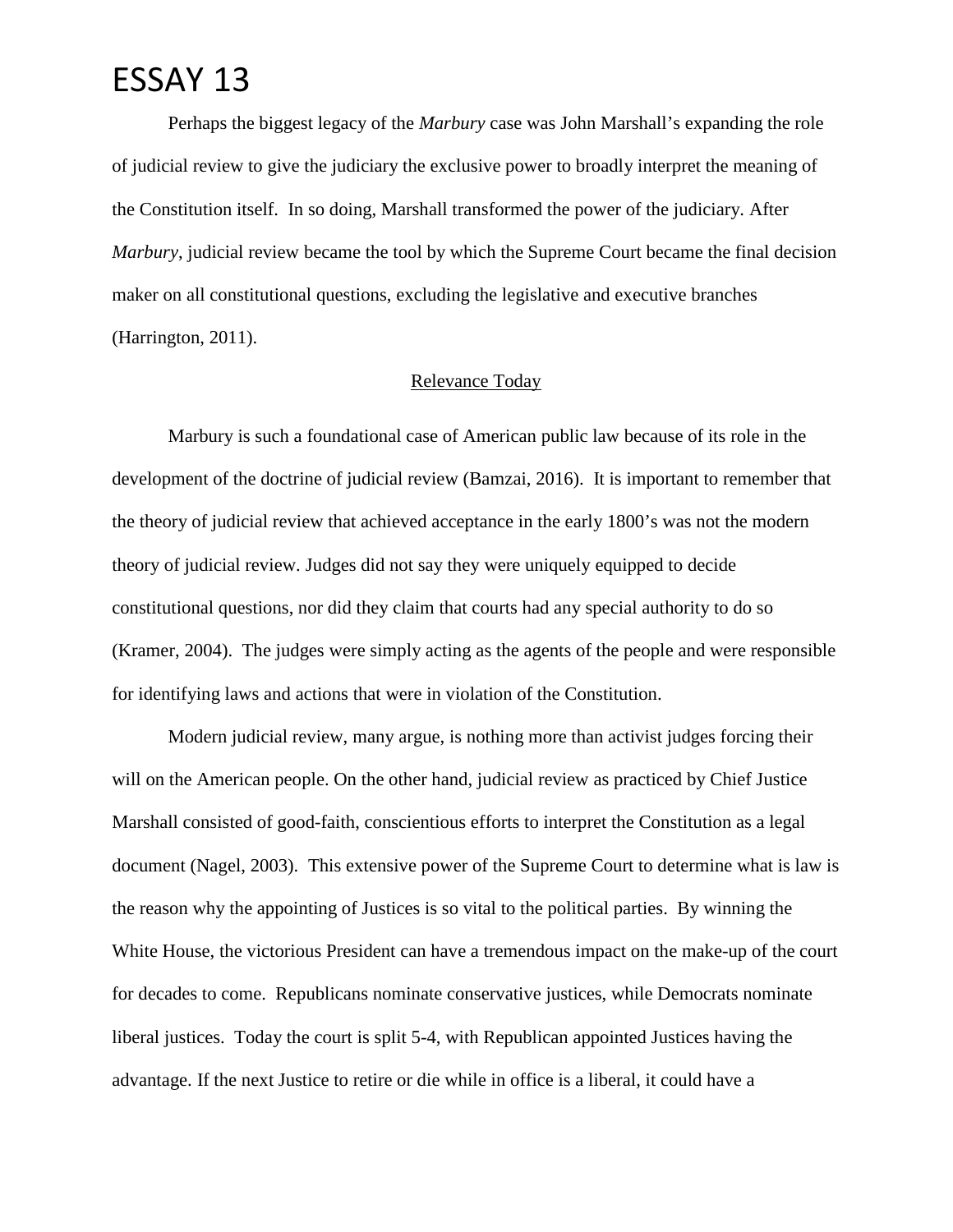tremendous impact on future decisions as they would most likely be replaced by a conservative. The reason why this is so important is because of the Courts power of judicial review.

Although some believe that *Marbury v Madison* was not the first court decision to use judicial review, and therefore should not be considered a landmark case, it helped create what our legal system is today. It was a prime example of the judicial branch deciding what is constitutional. Marshall produced the standard of basing judicial review on unbiased interpretation of the Constitution. One of the results of the *Marbury* decision that can be seen today is the expansion of power of the judicial branch. Some people consider justices as activists and feel that the judicial branch has overstepped their role. Those people would say that judges are creating laws instead of interpreting the law. Either way one looks at the decision of the *Marbury v Madison* case, it is clear to see that a case that was made over 200 years ago is still relevant today, being one of the most controversial and important cases in the history of the Supreme Court.